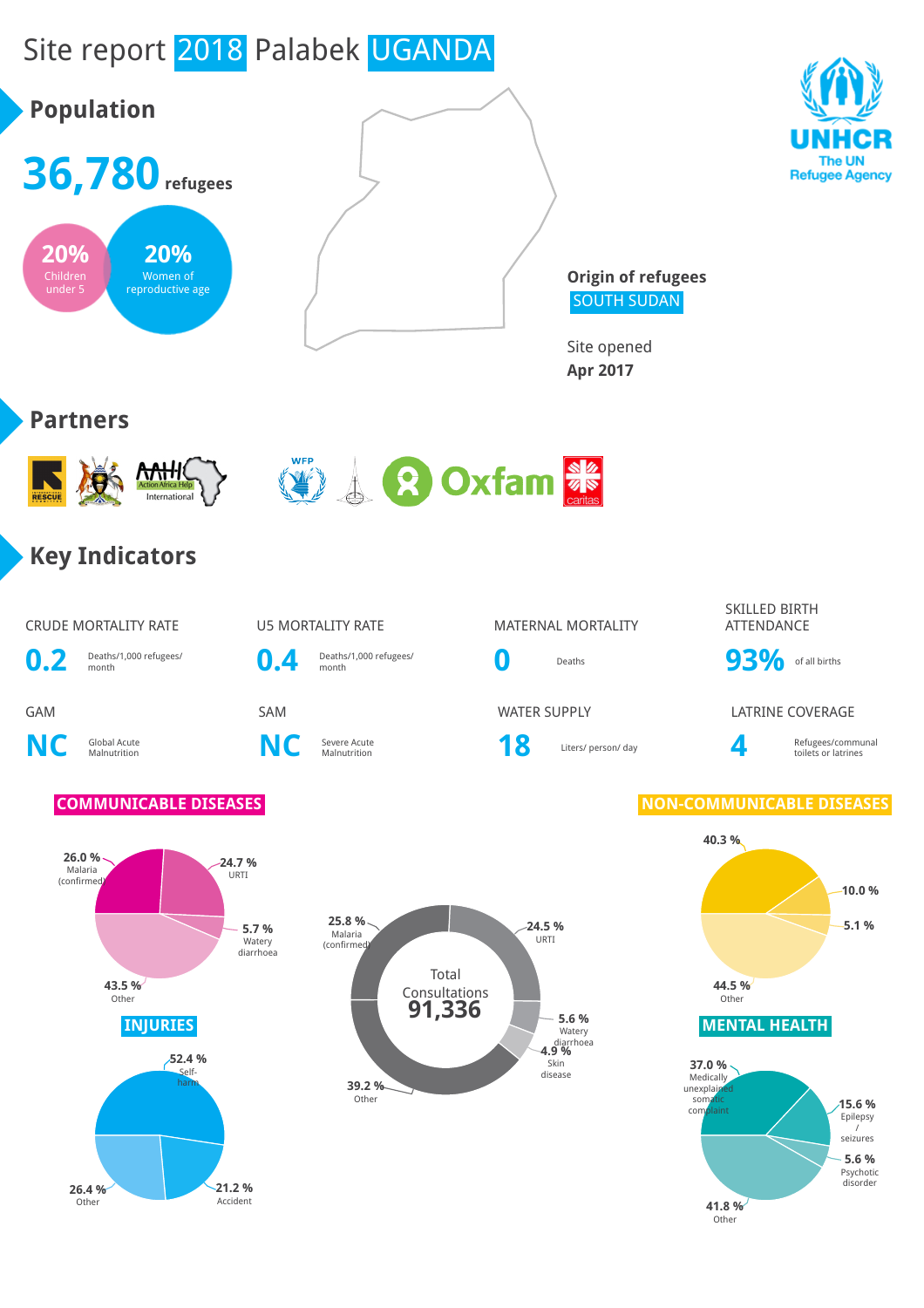## **Public Health**

| <b>HEALTH STAFFING</b>                                      | <b>INDICATOR</b> | <b>STANDARD</b> |                       | <b>MORBIDITY</b>                                 | <b>INDICATOR</b> | <b>STANDARD</b> |   |   |
|-------------------------------------------------------------|------------------|-----------------|-----------------------|--------------------------------------------------|------------------|-----------------|---|---|
| Number of medical doctors                                   | $\overline{2}$   | 1: 50,000       | ◙                     | Incidence of malaria among children under<br>5   | 86               |                 |   |   |
| Number of qualified nurses                                  | 19               | 1:10,000        | ◉                     | Incidence of watery diarrhoea among              | 39               |                 |   |   |
| Number of community health workers                          | 100              | 1: 1,000        | ◙                     | children under 5                                 |                  |                 |   |   |
| <b>ACCESS AND UTILIZATION</b>                               | <b>INDICATOR</b> | <b>STANDARD</b> |                       | Incidence of pneumonia among children<br>under 5 | 10               |                 |   |   |
| Consultations per trained clinician per day                 | 39               | < 50            | ◙                     | Incidence of pneumonia among over 5              | 3                |                 |   |   |
| Health utilisation rate (new visits / refugee /             | 2.1              | $1 - 4$         |                       | Tuberculosis success rate                        | 87%              | < 90%           | ▲ |   |
| year)<br>Proportion of host population consultations        | 13%              |                 |                       | Were any MDR/X-TB cases diagnosed among<br>PoCs? | Yes              | <b>No</b>       | ☎ |   |
| <b>MORTALITY</b>                                            | <b>INDICATOR</b> | <b>STANDARD</b> |                       | <b>VACCINATION</b>                               | <b>INDICATOR</b> | <b>STANDARD</b> |   |   |
| <b>Crude Mortality Rate</b><br>(CMR) (/1000/month)          | 0.2              | < 0.75          | $\bullet$             | Full vaccination coverage                        | 32%              | < 95%           |   | ೞ |
| <b>Under-five Mortality Rate</b><br>(U5MR) (/1000/month)    | 0.4              | < 1.5           | Ø                     | Measles vaccination coverage                     | Not collected    |                 |   |   |
| <b>Infant Mortality Rate</b><br>(IMR) (/1000 livebirths)    | 18.5             | < 30            | $\boldsymbol{\omega}$ | Source of vaccination data                       | <b>HIS</b>       |                 |   |   |
| <b>Neonatal Mortality Rate</b><br>(NNMR) (/1000 livebirths) | 8                | < 20            | $\bullet$             | <b>IN-PATIENT DEPARTMENT (IPD)</b>               | <b>INDICATOR</b> | <b>STANDARD</b> |   |   |
| <b>OUTBREAK ALERT AND RESPONSE</b>                          | <b>INDICATOR</b> | <b>STANDARD</b> |                       | Average length of stay (days)                    | 3.4              |                 |   |   |
| Proportion of outbreaks investigated within 48<br>hours     | 100%             | 100%            | Ø                     | Case fatality rate                               | 0.0              |                 |   |   |
| Number of outbreaks reported                                |                  |                 |                       | Hospitalisation rate                             | 66.6             | $50 - 150$      |   | Ø |

## **Reproductive Health**

| <b>ANTENATAL CARE</b>                                                                     | <b>INDICATOR</b> | <b>STANDARD</b> |                       | <b>FAMILY PLANNING</b>                                                      | <b>INDICATOR</b> | STANDARD        |                       |
|-------------------------------------------------------------------------------------------|------------------|-----------------|-----------------------|-----------------------------------------------------------------------------|------------------|-----------------|-----------------------|
| Antenatal care coverage                                                                   | 60%              | $> 90\%$        | $\boldsymbol{\Omega}$ | Contraceptive prevalence rate                                               | 0%               | $\geq 30\%$     | $\boldsymbol{\Omega}$ |
| Coverage of antenatal tetanus vaccination                                                 | 74%              | >95%            | А                     | Source of contraceptive prevalence data                                     | <b>HIS</b>       |                 |                       |
| <b>DELIVERY CARE</b>                                                                      | <b>INDICATOR</b> | <b>STANDARD</b> |                       | SEXUAL AND GENDER-BASED VIOLENCE (SGBV)                                     | <b>INDICATOR</b> | <b>STANDARD</b> |                       |
| Proportion of births attended by skilled<br>personnel                                     | 93%              | $\geq 90\%$     | $\bm{\sigma}$         | Total number of reported rapes                                              | 19               |                 |                       |
| Proportion of births conducted by caesarean<br>section                                    | 5%               | $5 - 15%$       |                       | Proportion of eligible rape survivors provided<br>with PEP within 72 hours  | 95%              | 100%            | Δ                     |
| Proportion of newborn infants with low birth<br>weight (<2500 gs) (weighed within 72 hrs) | 5%               | < 15%           |                       | Proportion of eligible rape survivors provided<br>with ECP within 120 hours | 100%             | 100%            |                       |
| Proportion of teenage pregnancies                                                         | 3%               |                 |                       | SEXUALLY TRANSMITTED INFECTIONS (STIS)                                      | <b>INDICATOR</b> | <b>STANDARD</b> |                       |
| Still birth rate (/ 1000 total births / month)                                            | 0                |                 |                       | Number of genital ulcer diseases                                            | 27               |                 |                       |
| Number of maternal deaths                                                                 | $\mathbf 0$      |                 |                       | Number of Pelvic Inflammatory diseases                                      | 408              |                 |                       |
| Proportion of maternal deaths investigated<br>within 48 hours                             |                  | 100%            |                       |                                                                             |                  |                 |                       |